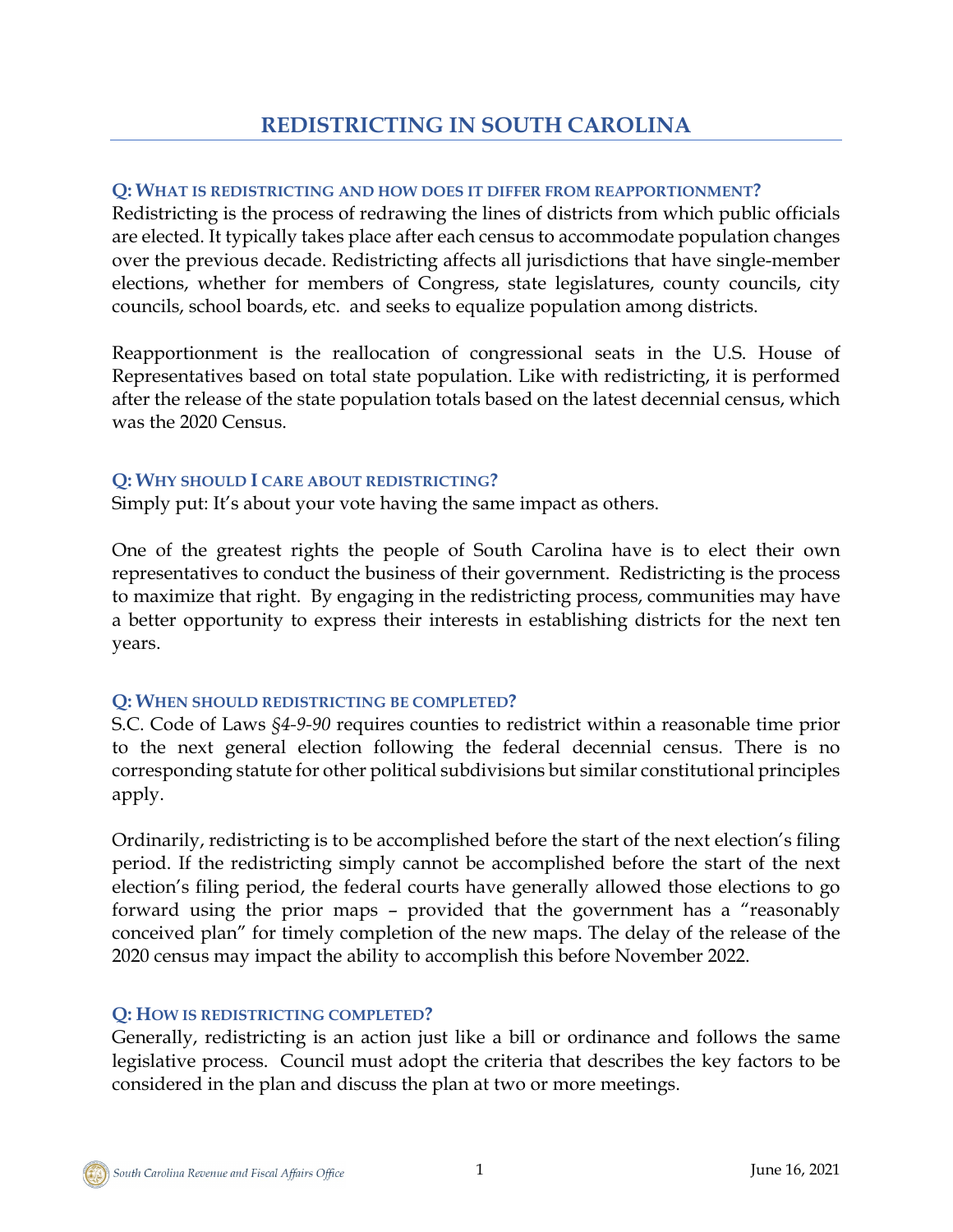### **Q: WHO IS RESPONSIBLE FOR REDRAWING THE LINES OF THE VARIOUS ELECTORAL DISTRICTS?**

The responsibility varies for electoral districts at the federal, state and local levels. The following lists examples of common electoral districts and the entities responsible for redrawing the boundaries:

- U.S. Congress Districts are drawn by the S.C. General Assembly.
- S.C. House of Representatives and Senate Each legislative body draws its own districts.
- County Council Districts are drawn by the County Council.
- City Council Districts are drawn by the City Council.
- School Districts Districts are drawn by the S.C. General Assembly.

### **Q: WHY DO WE REDRAW THE LINES?**

The U.S. Constitution, the S.C. Constitution and state law, among other authorities, require South Carolina to redraw electoral lines. Redistricting also is the fair and equitable thing to do to ensure people have effective representation in the various levels of government as populations change and communities grow and shrink. Ideally, redistricting enhances participation and representation in our democracy.

#### **Q: WHAT CRITERIA ARE USED TO REDRAW ELECTION DISTRICT LINES?**

The criteria used for redistricting include:

- Districts must be of equal population, or as nearly as practical, to comply with the Equal Protection Clause of the 14th Amendment and the principle of "one person, one vote."
- Districts must comply with the federal Voting Rights Act to ensure that minorities have an equal opportunity to elect representatives of their choice.
- Districts must be drawn contiguously, so that all parts of the district are connected to each other.
- Districts must minimize the division of voting precincts, cities, counties, neighborhoods, and communities of interest to the extent possible.
- Districts should be geographically compact so that nearby areas of population are not bypassed for a more distant population.
- Districts must comply with other applicable court decisions and federal and state laws.

# **Q: WHAT ARE "COMMUNITIES OF INTEREST"?**

A community of interest is not a set standard for defining districts but is considered as part of the traditional redistricting principles. A community of interest could be a neighborhood, community, or group of people that has common policy concerns, as well as social and economic interests, and would benefit from being maintained in a single district. Another way of understanding a community of interest is that it is simply a way